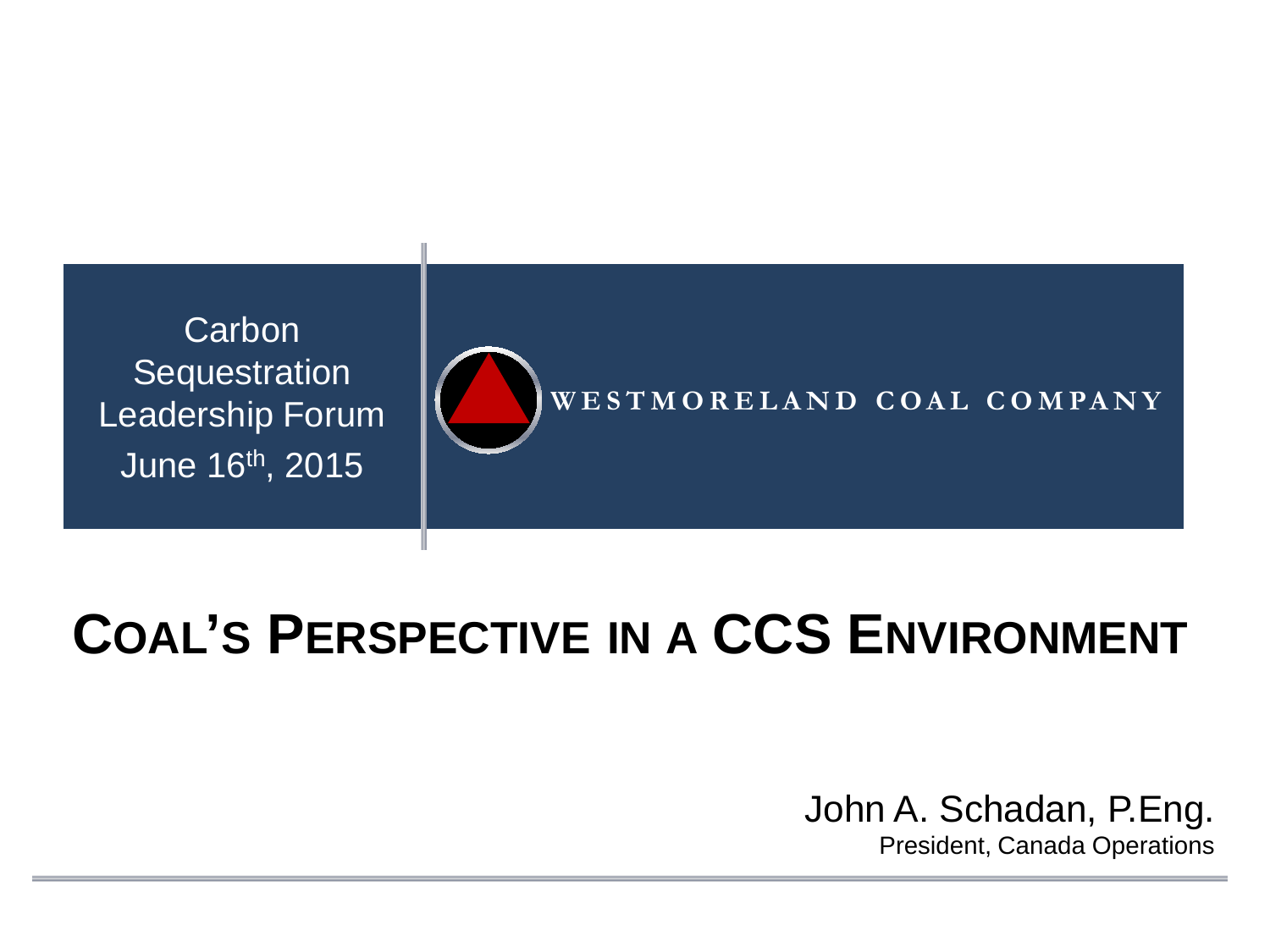- 6 Largest Coal Producer in North America
- 13 Mining operations in USA & Canada

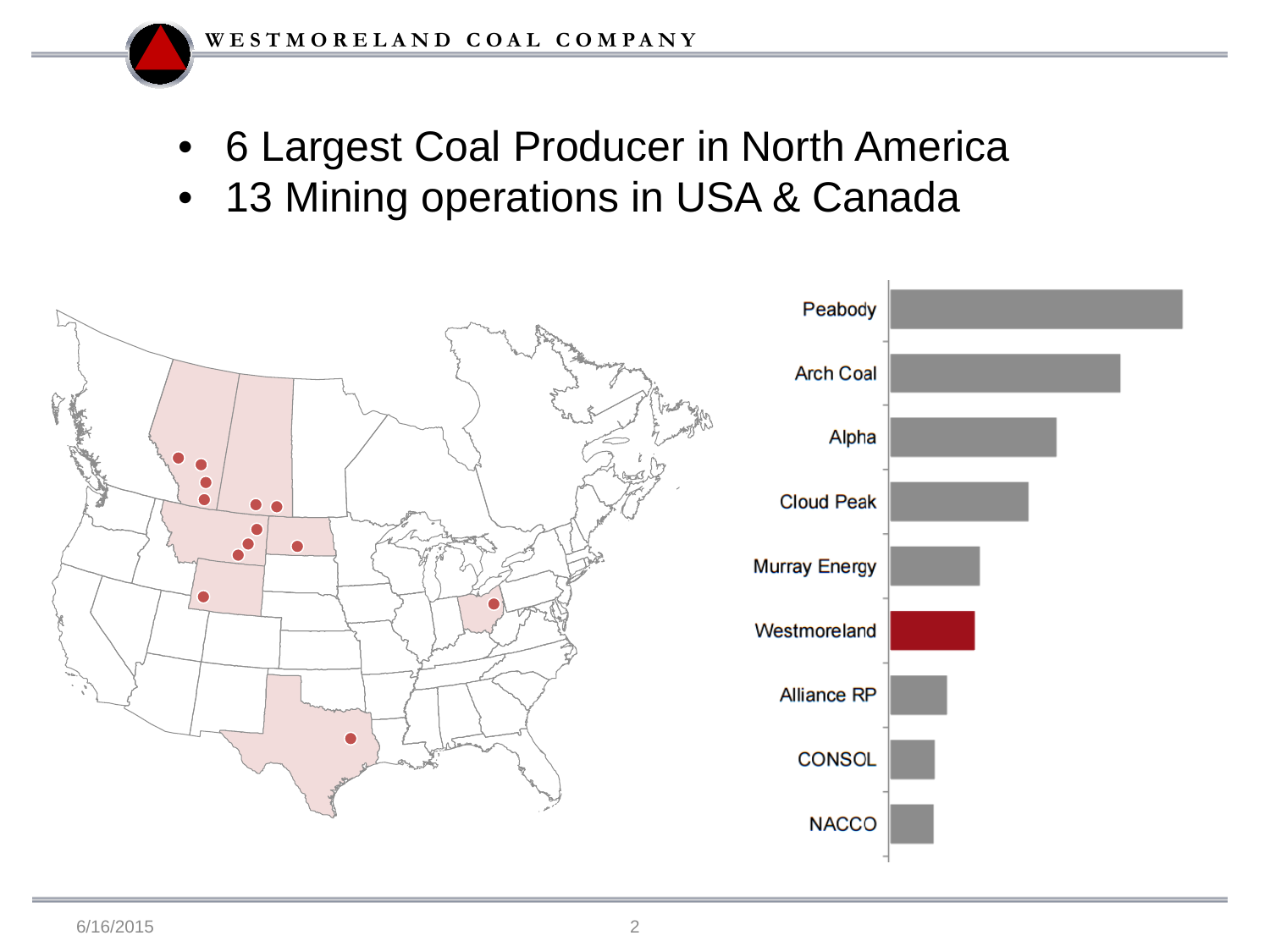### **Overall Power Generation by Region**

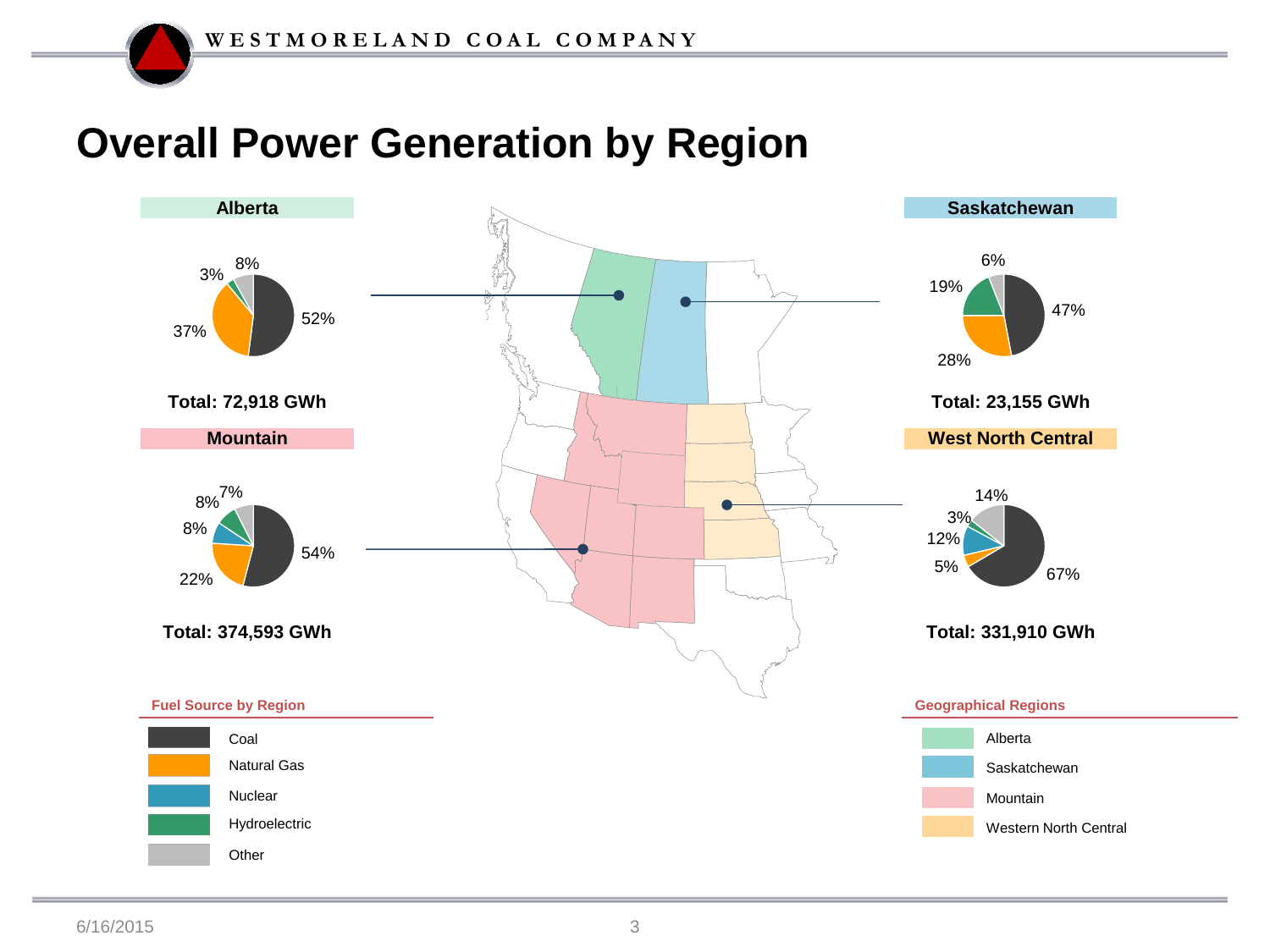### **Coal Plant Unit Life (Alberta & Saskatchewan)**

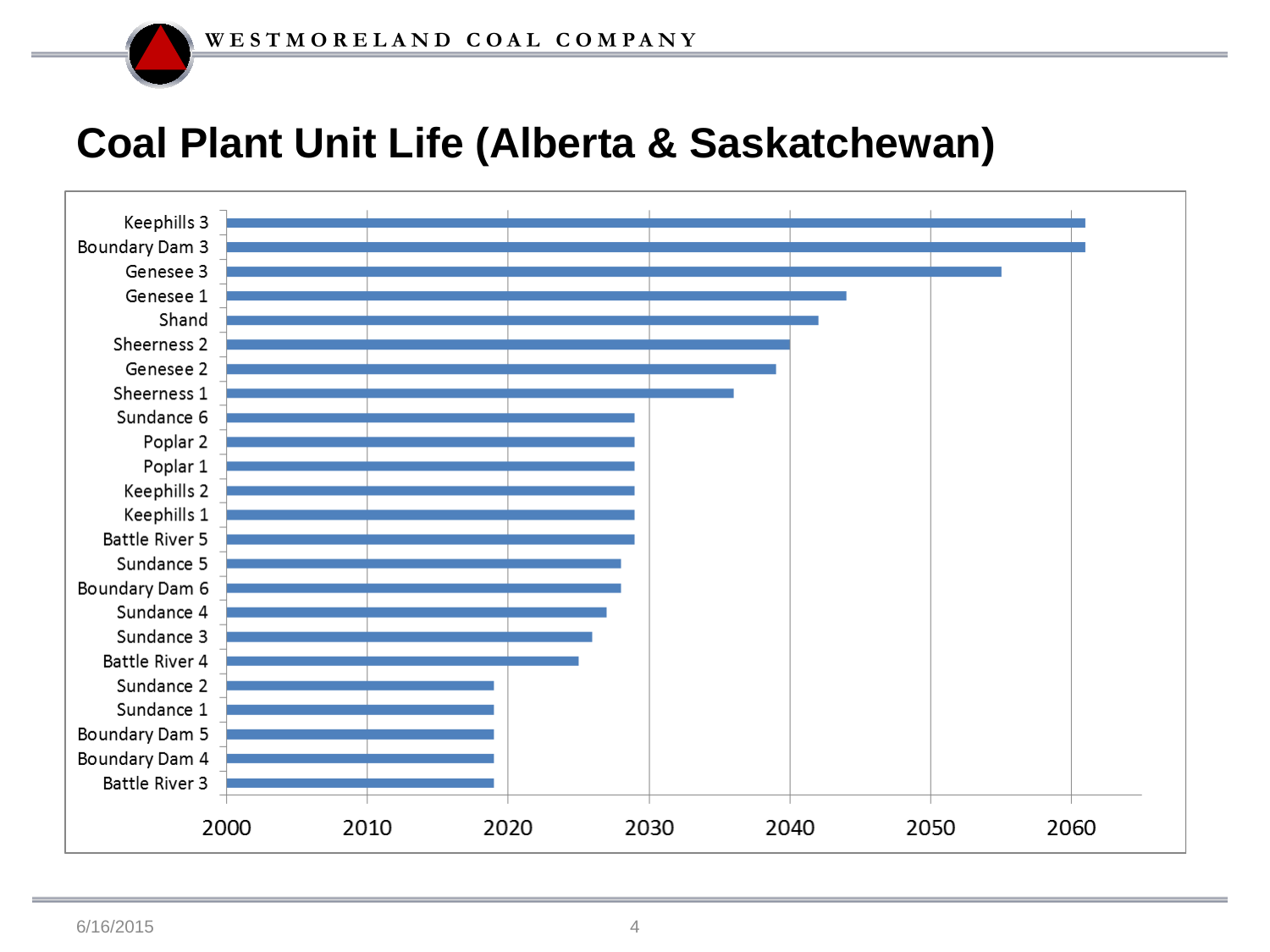# **EPA's Clean Power Plan in USA**

Projected U.S. electric capacity additions and retirements in two cases, 2014-40 gigawatts (cumulative)





Source: U.S. Energy Information Administration, Analysis of the Impacts of the Clean Power Plan, 2015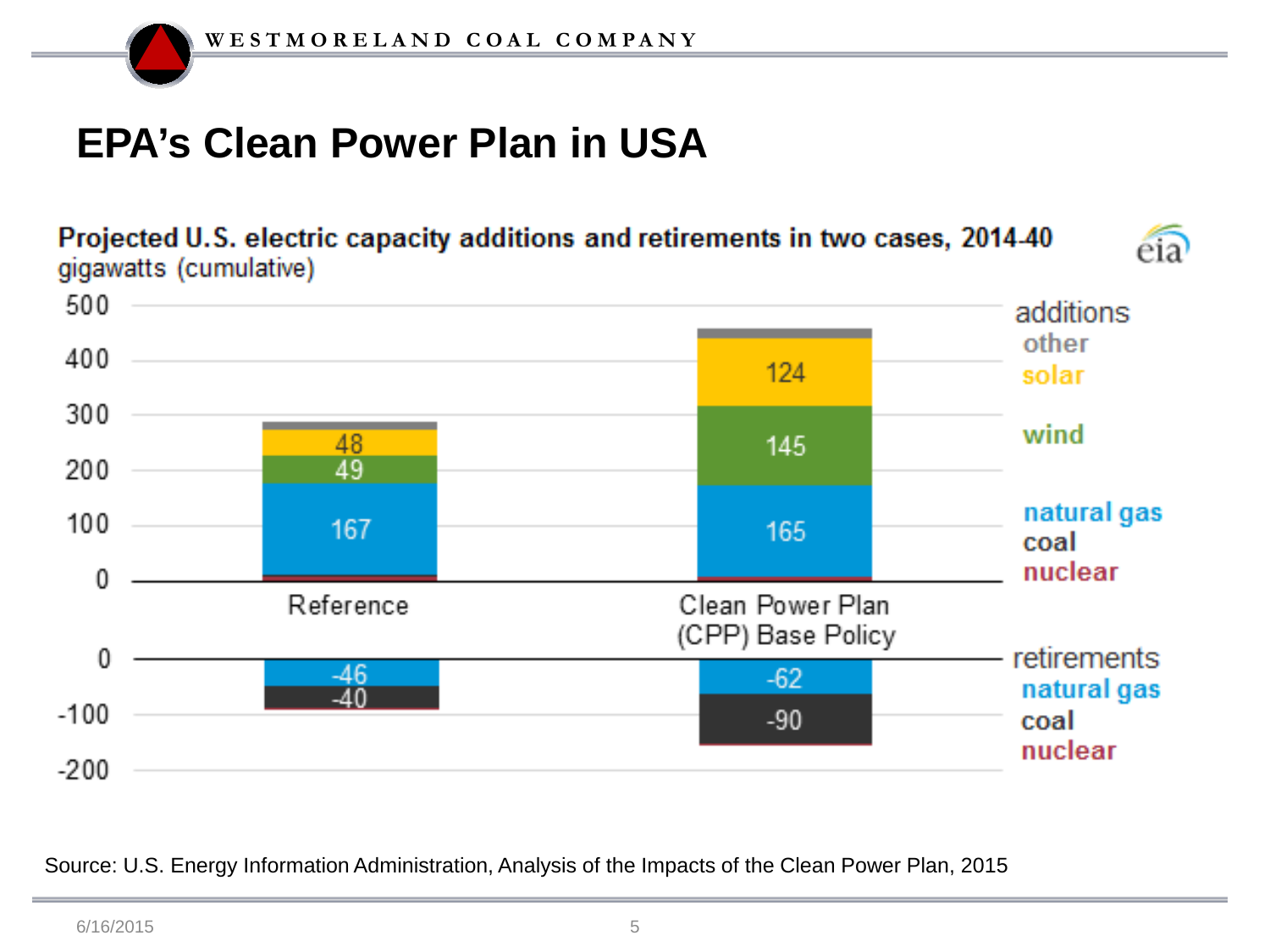# **A Case Study on Fuel Change**

Japan's net electricity generation by fuel, 2000-13

terawatthours (TWh)



Source: U.S. Energy Information Administration, International Energy Agency, METI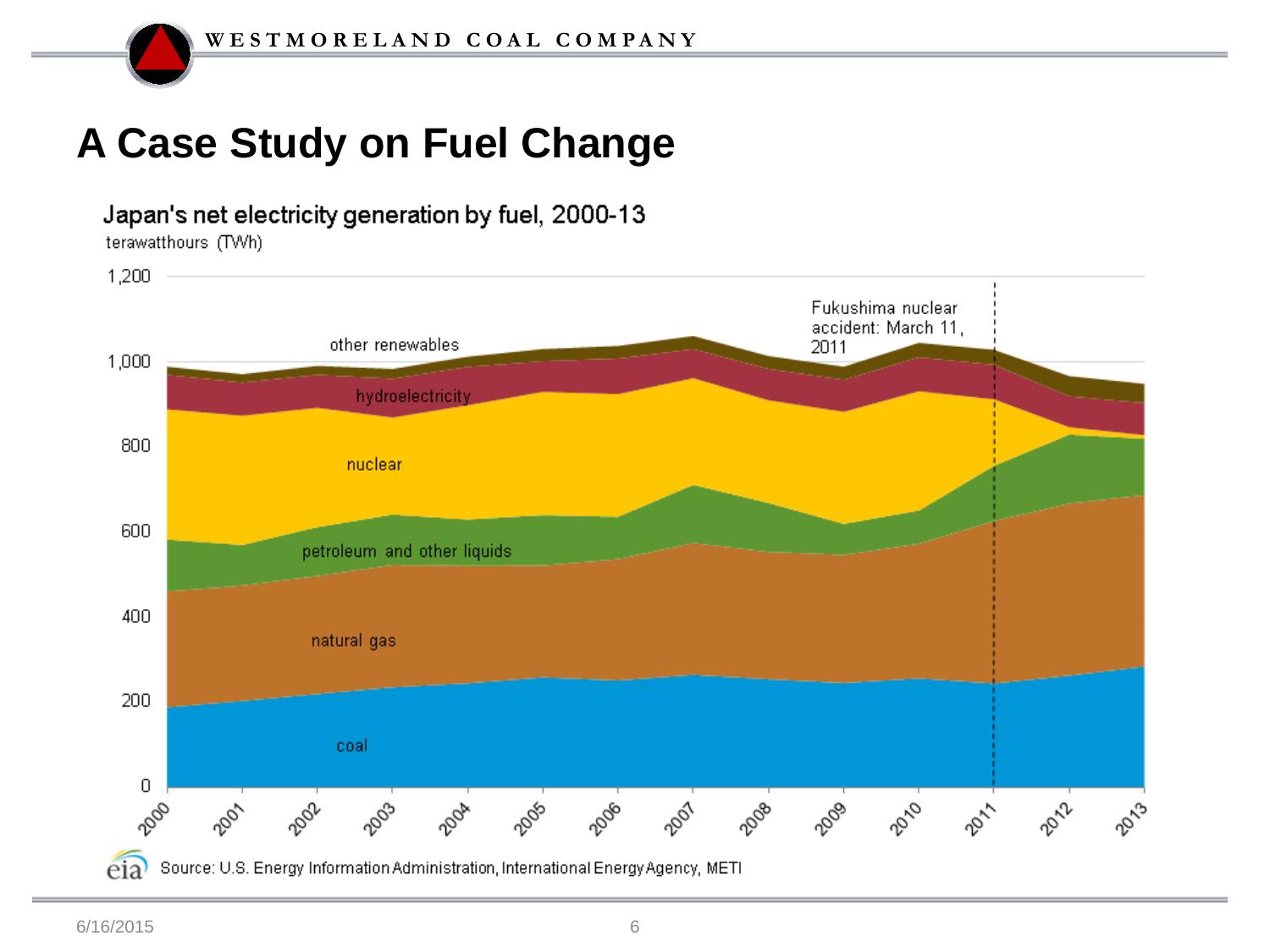## **Carbon Capture & Sequestration**

- **Meaning for Coal ?**
	- Stability
	- Transition
	- Survival

#### **Total U.S. GHG Emissions by Economic Sector in 2013**



*EPA, Inventory of U.S. Greenhouse Gas Emissions and Sinks: 1990-2013*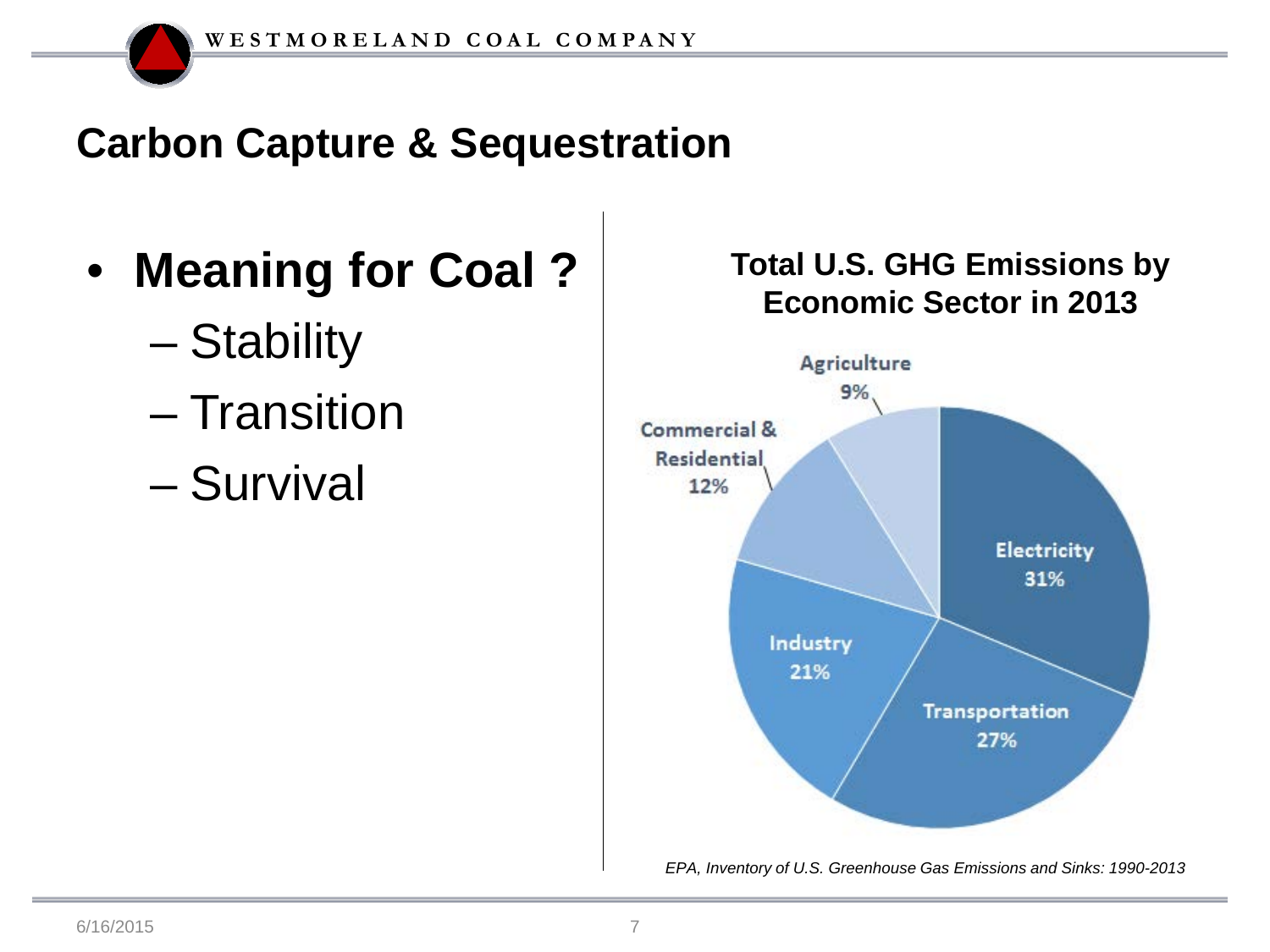### **Recommendations**

• **We need to change the conversation !**

# – Inclusive Solutions

–Equal Benefit

–Global Scale

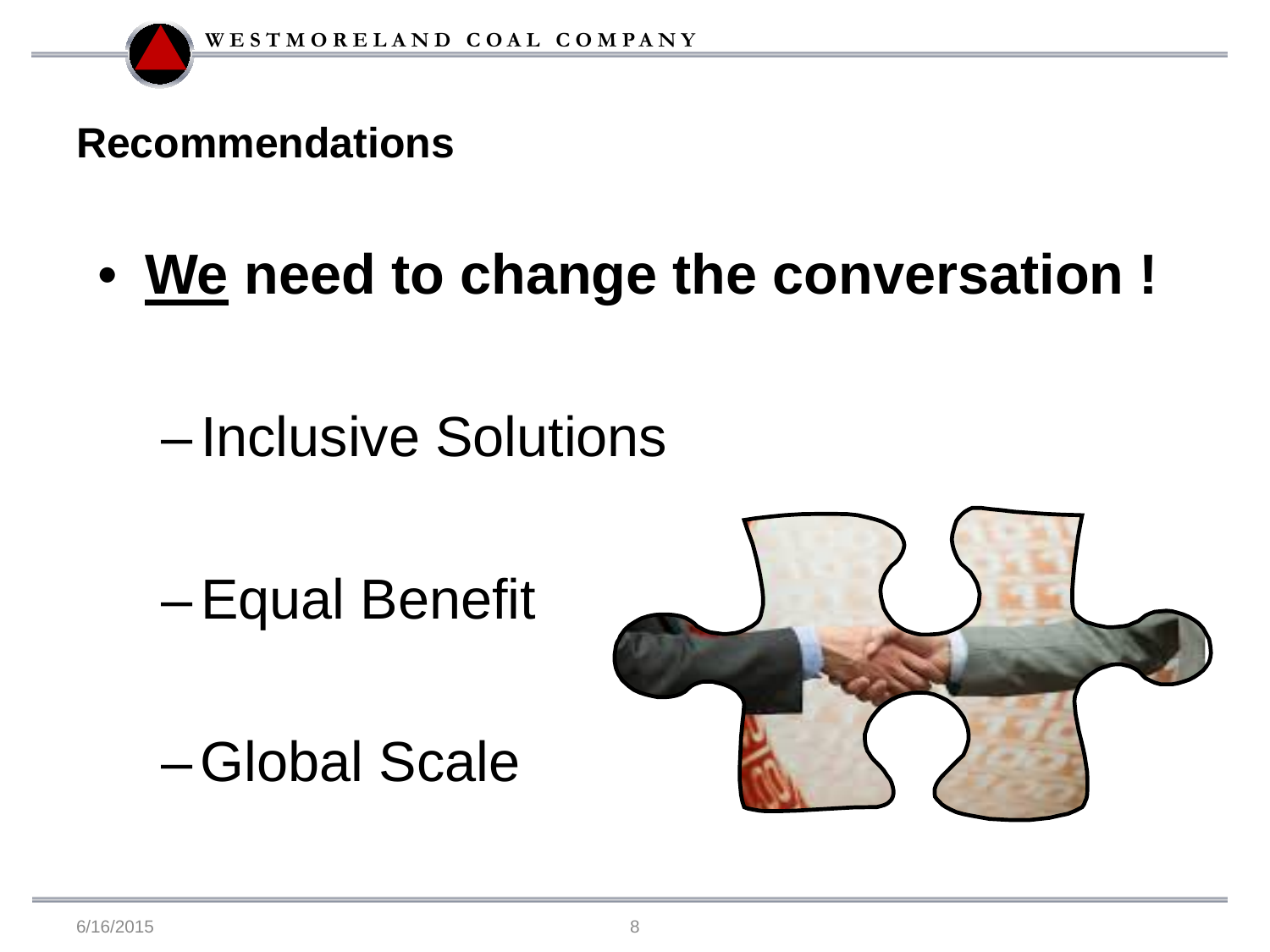### **Recommendations**

• **More Canadian support for Research and Development**



OECD Main Science and Technology Indicators Database, 2015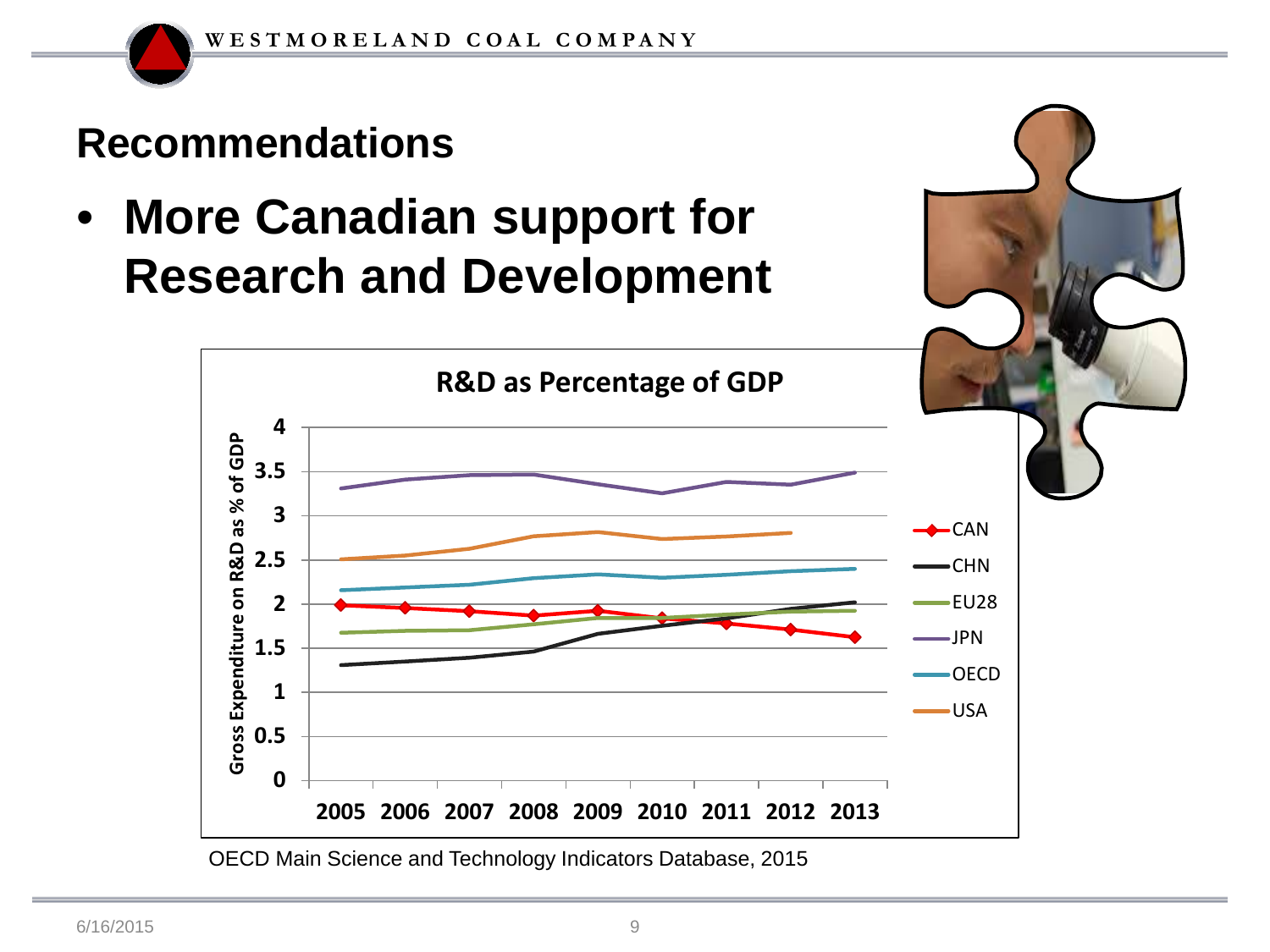### **Recommendations**

- **Exploratory versus Exploitive Innovation**
	- SaskPower's Boundary Dam
	- CCEMC in Alberta

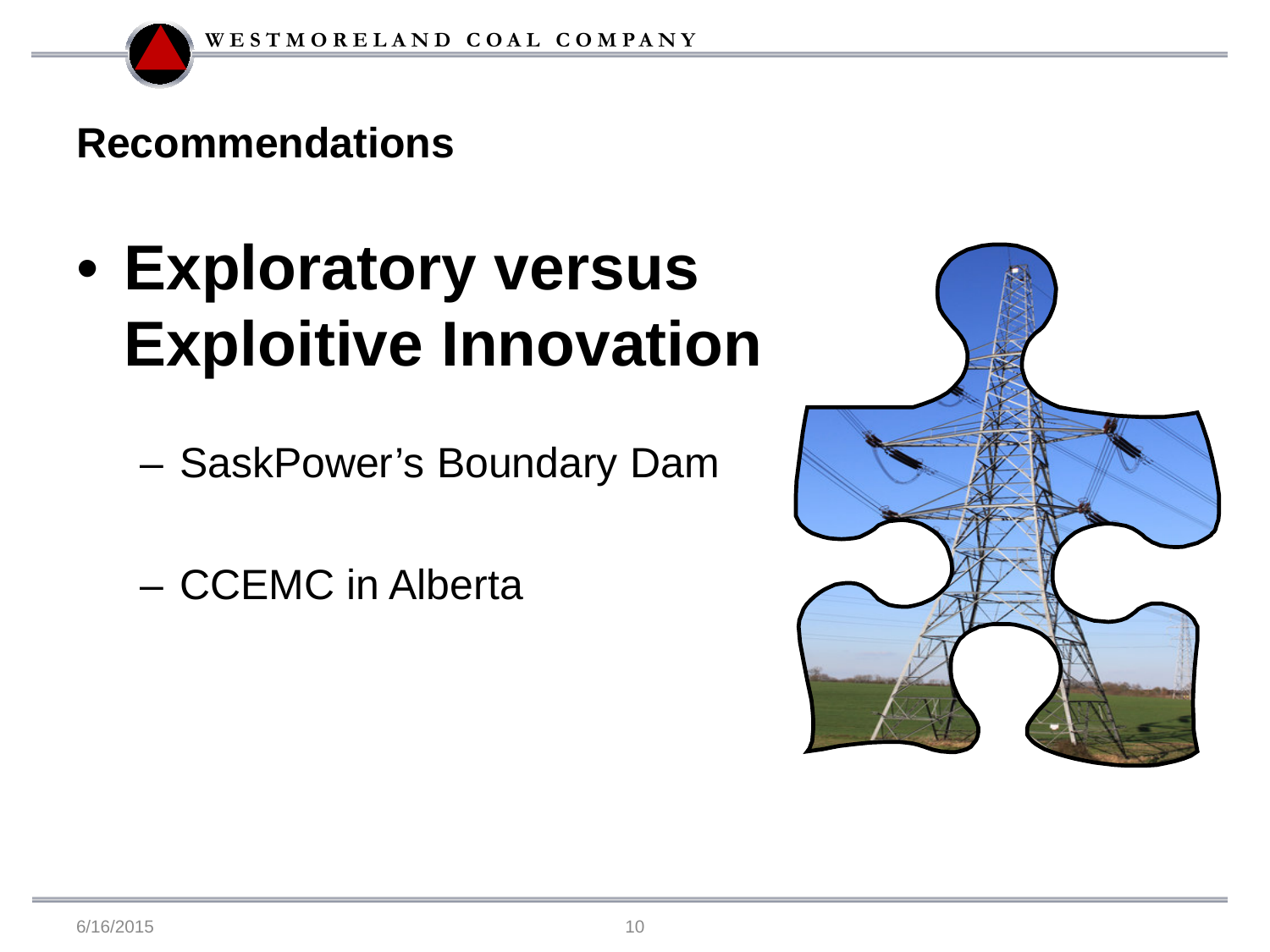### **Results from this Forum**